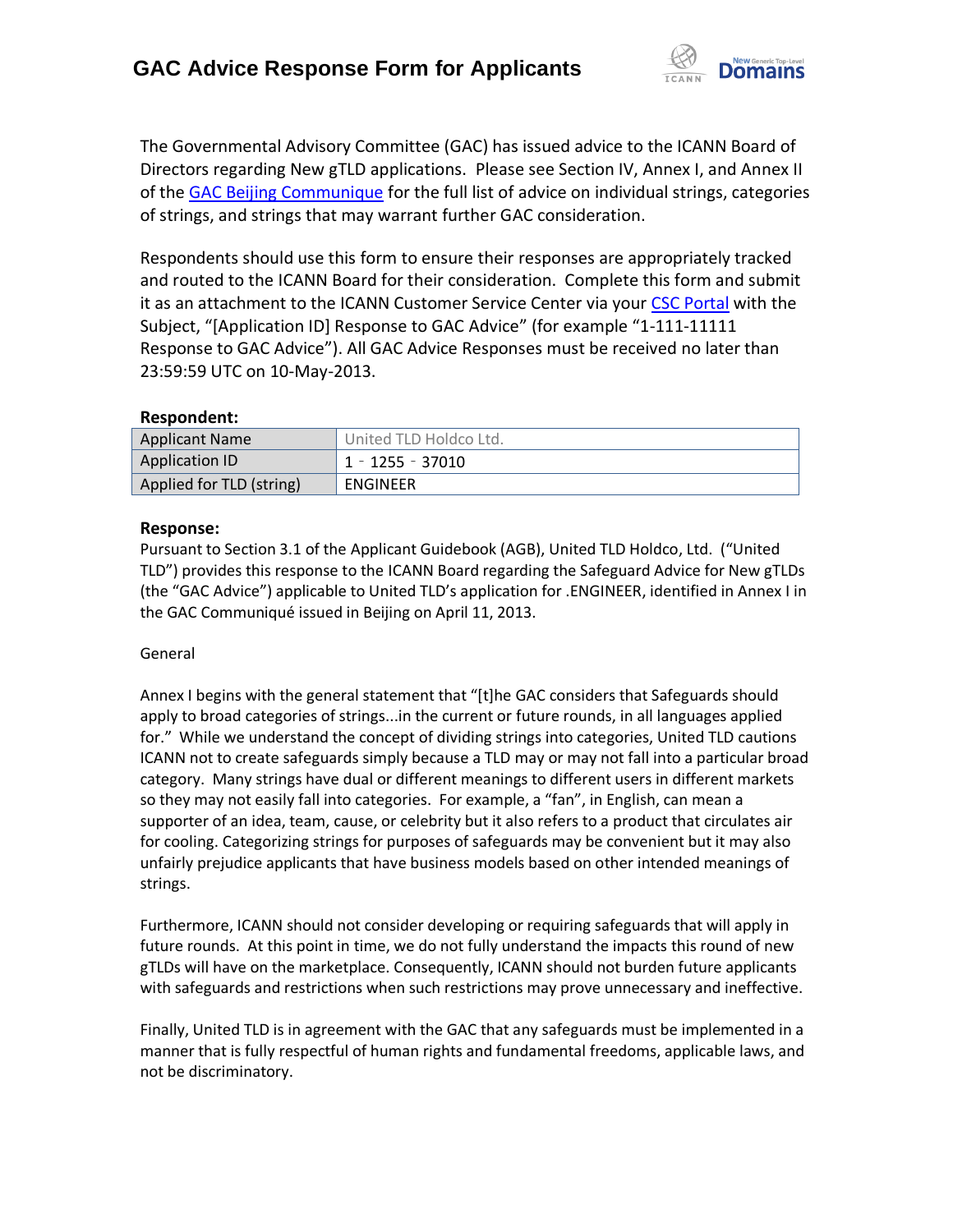

Safeguards 1-6

The GAC has advised that six general Safeguards should apply to all new gTLDs and be subject to contractual oversight: 1) WHOIS verification and checks; 2) Mitigating abusive activities; 3) Security checks; 4) Documentation (of WHOIS records and other reports); 5) Making and Handling Complaints; and 6) Consequences (for registrants who violated policies).

With respect to these six general Safeguards, United TLD wishes to highlight the fact that in each of its 26 applications for new gTLDs, including its application for .ENGINEER, United TLD expressly and pro-actively declared its intention to implement a version of each of these six safeguards. In addition, United TLD filed public interest commitments (PICs) for each of its 26 applications specifically committing to the implementation of these types of safeguards.

Despite our full commitment to these six Safeguards and our agreement that all registry operators should make similar commitments, United TLD warns ICANN that the GAC should not dictate the specific processes, procedures or requirements for implementing these safeguards. Registry Operators should be able to develop their own methodology within ICANN policy guideline and best practices for conducting the security checks, for example, or for maintaining statistical reports and for addressing violations of their terms of service. There is no single "best practice" for implementing these safeguards and registry operators should not be forced to adopt specific methods or processes for doing so. Innovation takes place when competition is allowed to develop different methodologies to address a problem. Therefore, United TLD agrees with GAC Advice related to these 6 Safeguards so long as it is allowed to develop its own specific methodology and practices for implementation.

### Category 1 Safeguards

In addition to the six general Safeguards applicable to all new gTLDs, the GAC has advised that five additional "Category 1" safeguards be implemented for strings linked to "regulated or professional" sectors." United TLD wishes to comment on each of these additional safeguards in turn with respect to .ENGINEER:

1. Registry Operators will include in their acceptable use policies, terms requiring registrants to comply with all applicable laws. This safeguard seems to apply to all categories identified by the GAC. United TLD has drafted its Acceptable Use (Anti-Abuse) Policy, applicable to all of its gTLDs, which includes specific language requiring registrants to comply with all applicable laws. Therefore United TLD agrees with this GAC Advice for .ENGINEER.

2. Registry operators will require registrars at the time of registration to notify registrants of this requirement. This safeguard also seems to apply to all categories identified by the GAC. United TLD's Registry-Registrar Agreement specifically requires registrars to inform their registrants that they must comply with our Acceptable Use Policy applicable to all of our gTLDs. Therefore we also agree with this GAC Advice for .ENGINEER.

3. Registry Operators will require registrants who collect sensitive data to implement security measures commensurate with the offering of "those" services. Unfortunately, this safeguard is not specific enough and so United TLD is unable to respond with any concrete process to address the GAC concerns. For example, "sensitive health and financial data" is not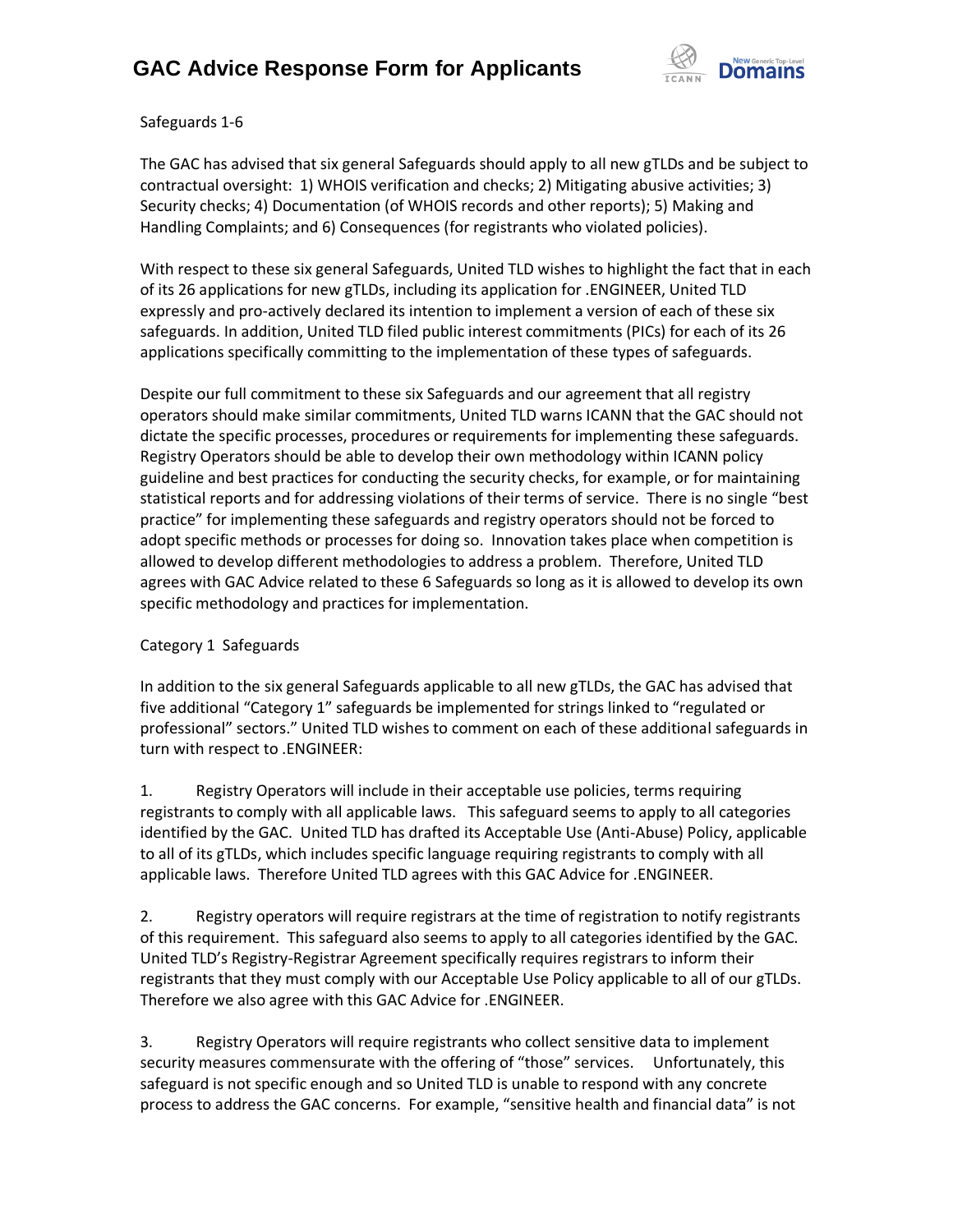

defined nor are any factors given to measure to determine "appropriate security measures commensurate with the offering of those services." Furthermore, what are "those services" to which the advice refers and what are the "applicable laws" and "recognized industry standards" for those services? An applicant would need specific answers to these questions in order to understand what safeguards are specifically being recommended before being able to formulate any type of response.

As a general principle United TLD believes the applicable law and recognized industry standards have been and continue to be developed and implemented by appropriate legislative, law enforcement and industry expert bodies and should not be developed by the Registry Operator. As an applicant we are committed to working with law enforcement and authorized regulators and responding to their requests in a timely and efficient manner.

4. Registry Operators will establish a working relationship with the relevant regulatory body including developing a strategy to mitigate abuse.

With respect to .ENGINEER, although some types of engineering in some parts of the world are credentialed or licensed professions, there are many forms of engineering that are not certified in any manner. For example, software engineers, by far, constitute the largest number of practicing engineers yet they practice their trade without any form of required certification. Additionally, many individuals, associations and businesses outside of the profession also identify with that term (students and teachers, for example and will want the opportunity to show their affinity for engineering-related subjects. In such cases, it would be inappropriate, and impossible, to find a "relevant regulatory body" with whom to establish a relationship related to the use of .ENGINEER.

Furthermore, what if the relevant regulatory body simply declined to work with United TLD or does not respond to our requests for collaboration? It is unclear how a registry is supposed to address that issue. It is for these reasons that United TLD believes it is unable to fully comply with this advice and advises the Board to reject such advice.

We believe that it is critical to mitigate fraud and illegal activities and for that reason United TLD has developed additional protections, beyond what is required in the Applicant Guidebook and has committed to implement these additional measures. We encourage the ICANN Board to review United TLD's application and PIC submissions for .ENGINEER, for insight into how we believe a self-regulation model can work and also for guidelines on what additional protections may be suggested to Registry providers.

5. Registrants must be required by the Registry Operators to provide them a single point of contact for the notification of complaints or abuse. This safeguard seems to apply to all categories identified by the GAC. The biggest challenge with this safeguard requirement is that, historically, the registry operator does not engage in direct contact or communication with the registrants. Communications are almost exclusively between registrants and registrars who manage the customer relationship. Inserting the registry operations in that communication exchange will very likely result in unnecessary customer confusion. United TLD is reluctant to implement this particular safeguard for any of its strings out of respect for the registrarregistrant business relationship that has been well-established since the earliest days of commercial internet use. However, United TLD wishes to point out that it already has a point of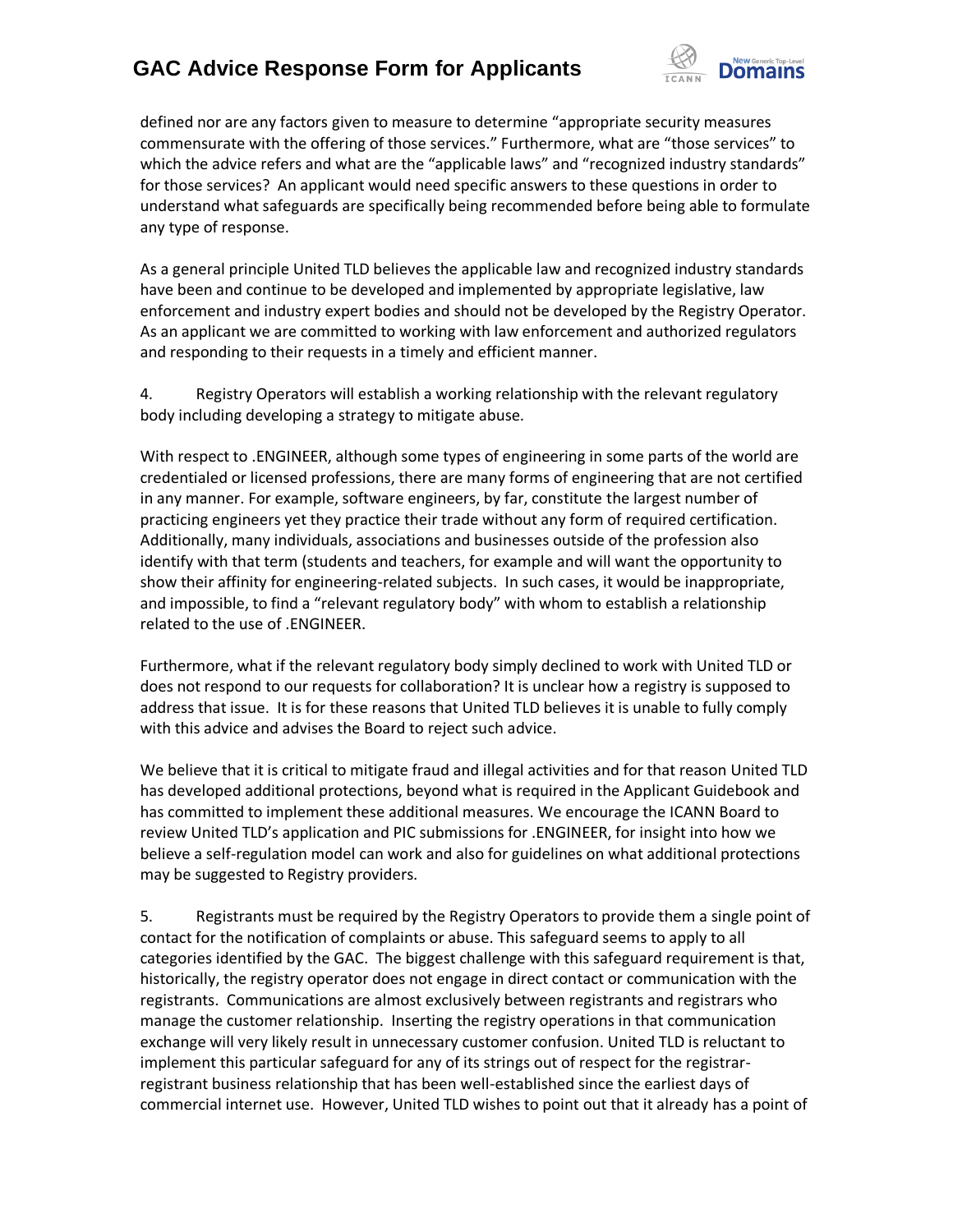

contact for a registrant as a result of the accurate WHOIS data requirements appearing which are now more easily enforceable under the new Registrar Accreditation Agreement.

Additional Category 1 Safeguards

The GAC Advice also notes that "some of the above strings" may require further targeted safeguards to address specific risks and adds Safeguards No. 6, No. 7, and No. 8 to the five Category 1 Safeguards described above. Despite its uncertainty to whether these Safeguards apply directly to United TLD's applied for TLDs, we would like to comment on the three additional Safeguards:

6. Registry Operator must verify and validate the registrant's authorizations, charters, licenses or other credentials for participation in this sector.

7. In case of doubt with regard to the authenticity of licenses or credentials, Registry Operators should consult with relevant national supervisory authorities, or their equivalents.

8. Registry Operator must conduct periodic post-registration checks to ensure registrants' validity and compliance with the above requirements.

United TLD believes the GAC Advice as articulated in these three additional Category 1 Safeguards should be wholly rejected for 5 reasons:

First, implementation of these Safeguards would go completely against the GAC's own Principles Regarding New gTLDs, published in March 2007 which included this principle among others:

2.5. The evaluation and selection procedure for new gTLD registries should respect the principles of fairness, transparency, and non-discrimination. All applicants for a new gTLD registry should therefore be evaluated against transparent and predictable criteria, fully available to the applicants prior to the initiation of the process. Normally, therefore, no subsequent additional selection criteria should be used in the process.

United TLD believes that the GAC Advice requiring implementation of these three additional Safeguards is equivalent to imposing "subsequent additional selection criteria" after the initiation of the evaluation process and therefore must be rejected.

Second, applicants, including United TLD, submitted their new gTLD applications believing that that they would be operating, managing and distributing generic TLDs. These three Safeguards completely change the nature of the new TLDs from being generic and widely available, to being "sponsored" TLDs restricted only to those individuals who must prove their status or credentials entitling them to register domain names with certain extensions. These three Safeguards are patently adverse to the core purpose of the new gTLD program and ICANN's mission generally which is to promote consumer choice and competition. Adoption of these three additional Safeguards would have material adverse effect on nearly every applicant and must be rejected. It's also important to note that these GAC recommended safeguards might have a discriminatory effect on users in some developing nations whose governments do not have regulatory bodies or keep databases from which a registrar could verify certifications or credentials. The GAC Advice should not have the effect of putting developing countries at a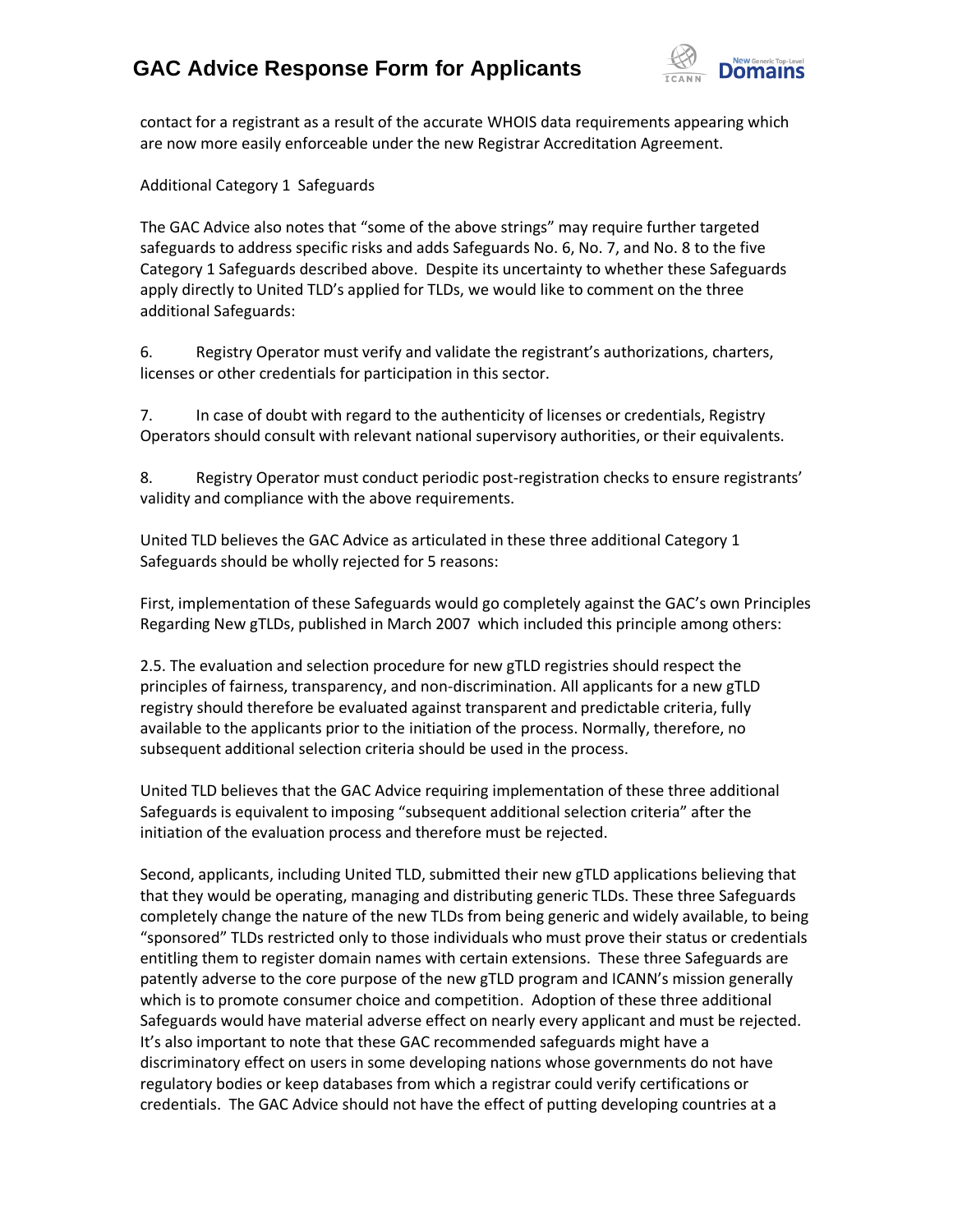

disadvantage because they do not have infrastructures necessary to enable validation or verification.

Third, the GAC Advice related to the additional safeguards is not specific enough. The GAC does not identify which strings should be subject to these safeguards. Further, the GAC fails to identify the "specific risks" it refers to or which "clear and/or regulated entry requirements" it means. Without a great deal more specifics with respect to the strings being referenced, the harms being addressed, or the requirements being recommended, no applicant can implement these safeguards.

Fourth, the GAC Advice related to the additional safeguards is unworkable in practice. In Safeguard No. 6, for example, why would a registry operator verify and validate "charters" and "licenses" for the registration of a domain name in .ENGINEER, when the use of the domain name is not known. A registrant may use the domain as a landscape engineer or as a software engineer, where there is no license or charter to operate in that sector. This same example applies for Safeguard 7, where there may be multiple relevant authorities or NO relevant supervisory authorities with whom to consult. Finally, with respect to Safeguard 8, registry operators cannot conduct post-registration checks to insure registrants' validity and compliance with the above requirements when the requirements are not tenable.

Finally, the spirit and actual letter of the GAC Advice related to these additional safeguards comes in a manner and form that is completely antithetical and contrary to ICANN's bottom-up, multi-stakeholder, consensus-driven policy development process. Because the proposed safeguards, if implemented, would effectively change how new gTLDs are managed, sold, distributed, registered, operated, and used in the marketplace, the GAC Advice is tantamount to making "top-down," dictatorial, non-consensus, policy which undermines the entire ICANN model. If ICANN chose to adopt any one of these three safeguards, ICANN would lose all legitimacy.

### Category 2 – Restricted Registration Policies

In addition to Category 1 Safeguards, the GAC has also issued GAC Advice related to restricted registration policies.

United TLD believes that the domain name space should be operated in an open manner and that consumer choice and access is of paramount importance for the success of all new gTLDs. Any unduly burdensome restrictions on registrants or registrars should be avoided. Placing registration requirements or restrictions on some new gTLDs and not others will unfairly prejudice these new gTLDs when launched into the consumer marketplace. United TLD plans to offer .ENGINEER as an open top level domain space without restricted or exclusive access in order to allow registrants to create innovative and specialized products and services that connect with their audience (for example, "constructionmaterials.engineer"). We envision websites that could be created by students and faculty members in colleges and universities who study engineering related fields of study (for example, "database.engineer"). We also foresee job-related websites related to engineering (for example, "seattlejobs.engineer"). These examples are just some of the many ways United TLD believes registrants will use this extension to create value for consumers who identify with engineering disciplines and